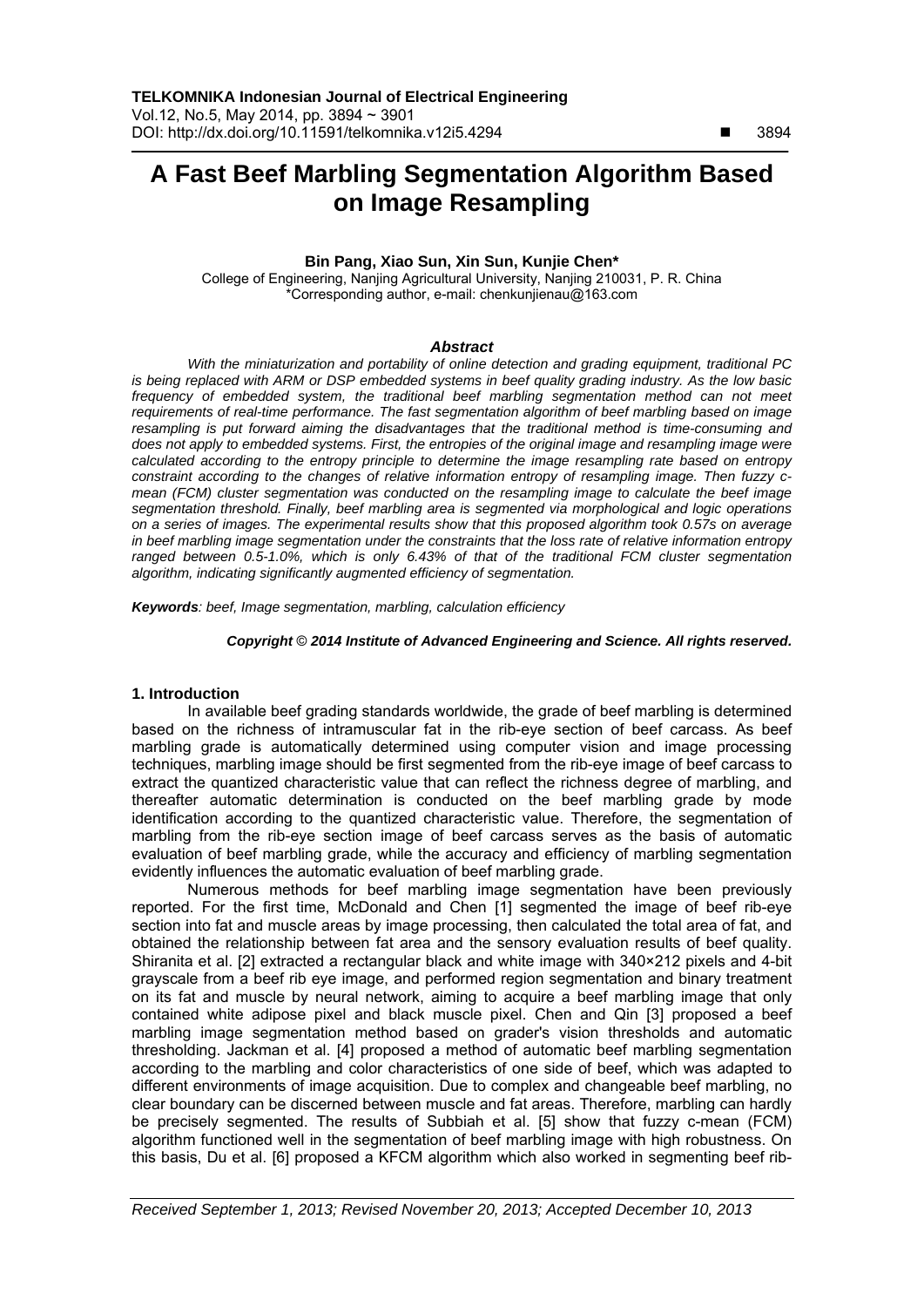eye image into background, muscle and fat regions. Qiu et al. [7] presented a fast modified FCM algorithm for beef marbling segmentation, suggesting that FCM is highly effective. As to the thresholding segmentation method, the shape of histogram apparently impacts the segmentation effects. If the beef image histogram is a single peak or peak-to-valley characteristics are unclear, the optimal threshold cannot be converged, leading to low segmentation accuracy or even segmentation failure. However, relatively good segmentation effect can be obtained by the FCM algorithm, regardless of the beef image histogram. Thus, FCM algorithm is ideal for beef marbling segmentation. Currently, real-time and online detection beef marbling is preferred. To meet the real-time requirements of online detection, image processing must be highly efficient and time-saving. However, although FCM image segmentation algorithm based on pixel classification has satisfactory segmentation effect and high robustness, it cannot meet the real-time requirements due to low efficiency and timeconsuming issue.

Resampling is a process of transforming a discrete image which is defined at one set of coordinate locations to a new set of coordinate points. Image resampling method can be utilized to reduce the dimensionality of the original image, reserve effective pixels, remove redundant pixels, and decrease the amount of image processing data, thereby accelerating image processing. To ensure the information and quality of images, resampling can be conducted by entropy constraint [8-11] to minimize the loss of useful information, to simultaneously lower image dimensionality, and to decrease the data volume of image processing, thus reducing the time required for image processing.

The application of embdded microprocessor in beef image acquisition and processing as well as quality grade determination enables related equipment to be miniaturized and portable, thus realizing online detection and classification of beef quality. Nevertheless, compared with PC, ARM and DSP microprocessors are disadvantageous in the lack of arithmetic capability, and longtime consumption in image processing and computation of large data volume [12]. Therefore, to optimize the existing beef image processing algorithm and to develop a novel one suitable for the ARM or DSP microprocessors lay a technological foundation for the future research on miniaturized beef quality grading system to allow online detection and grading of beef quality. This study targets to analyze the influence of resampling rate on image quality and image segmentation efficiency, based on which a fast segmentation algorithm of beef marbling images for embdded system was established relying on information entropy constraints and resampling.

# **2. Segmentation Algorithm Based on Entropy Constraint and Resampling 2.1. Image Preprocessing**

Beef image preprocessing refers to an operation of removing the background of beef image. The beef target area after background removal can be obtained via threshold, region growth and morphological operations [13]. As this study focuses on developing a fast segmentation algorithm of beef marbling, the operation of background removal is not described herein.

# **2.2. Image Resampling**

Uniformly-space resampling can be performed in the digital image-forming principle. The sampling transformation is described as follows:

$$
\begin{cases} x_1 = \eta x_0 \\ y_1 = \eta y_0 \end{cases} \tag{1}
$$

Where  $(x_0, y_0)$  is coordinate of the original image pixel, and  $(x_1, y_1)$  is calculated pixel coordinate.  $0 < \eta < 1$  is image resampling rate. A lower  $\eta$  indicates lower image sample size after resampling, but more loss of image information and more serious image distortion. The beef grayscale images at different resampling rates  $\eta$  are shown in Figure 1.

Figure 1 exhibits that when  $n = 0.5$ , the image remains unchanged; when  $n = 0.1$ , the image suffers from significant detail loss; when  $\eta = 0.05$ , the image is severely distorted. To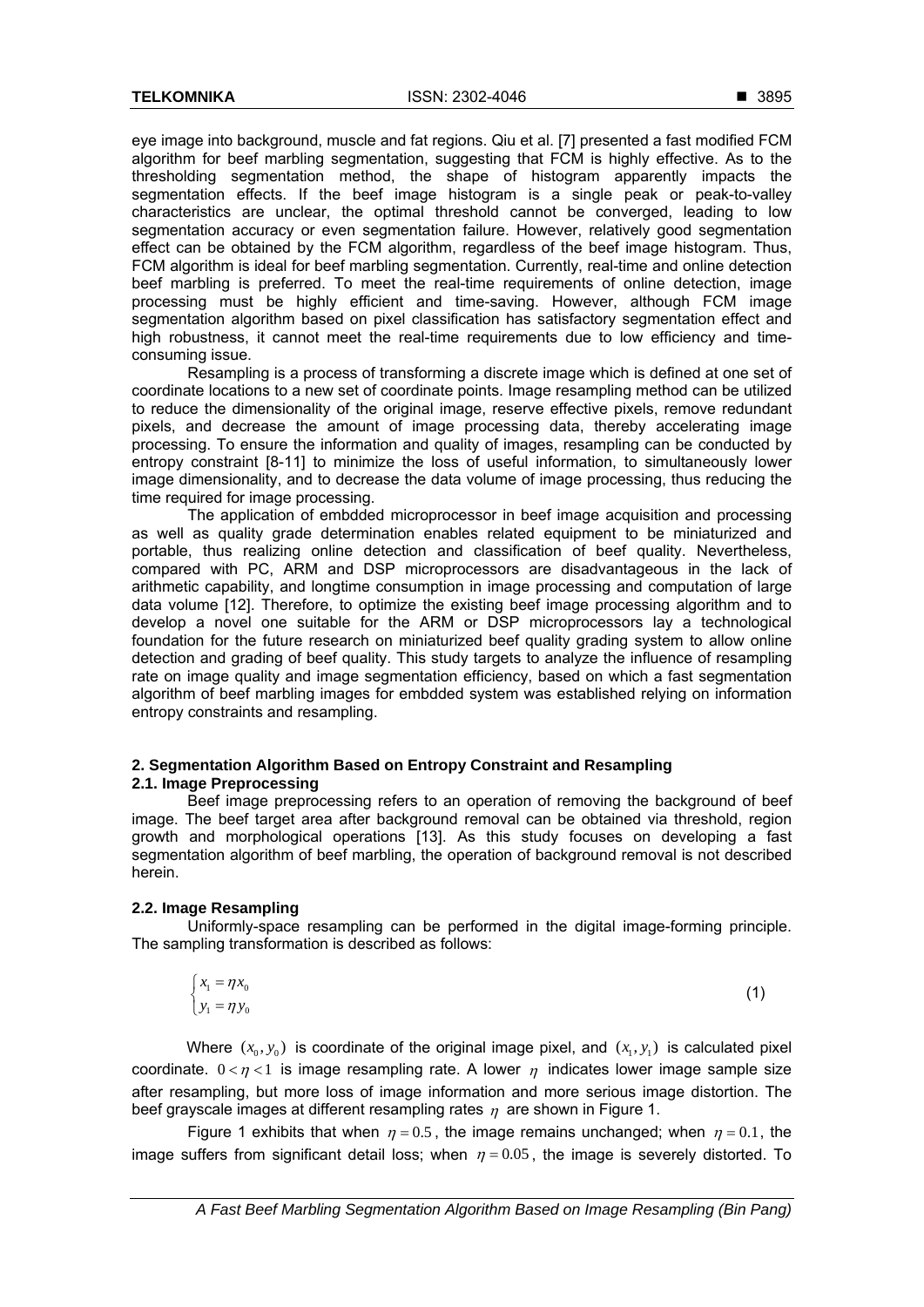following equation can be used first to normalize *Hist* and *Hist*, respectively.

$$
Hist' = \frac{Hist - \min(Hist)}{\max(Hist) - \min(Hist)}
$$
(2)



Figure 1. Beef Grayscale Images at Different Resampling Rates

Thereafter the histograms of the four images in Figure 1 are displayed in Figure 2. As shown in Figure 2, with changing sampling rate, the basic shape of resampling image histograms remains intact, but they are subject to detail variations. When  $\eta = 0.5$ , the histograms of the resampling image and the original image almost resemble; when  $\eta = 0.1$ , they begin to differ obviously; but when  $\eta = 0.05$ , the differences between them are extremely significant. The results suggest that as the sampling rate decreases, the differences between the histograms of two images are increased, which is mainly attributed to the loss of image information. Therefore, to ensure the quality of image, an appropriate resampling rate is prerequisite for image resampling to control the loss of image information.



Figure 2. Normalized Histograms at Different Resampling Rates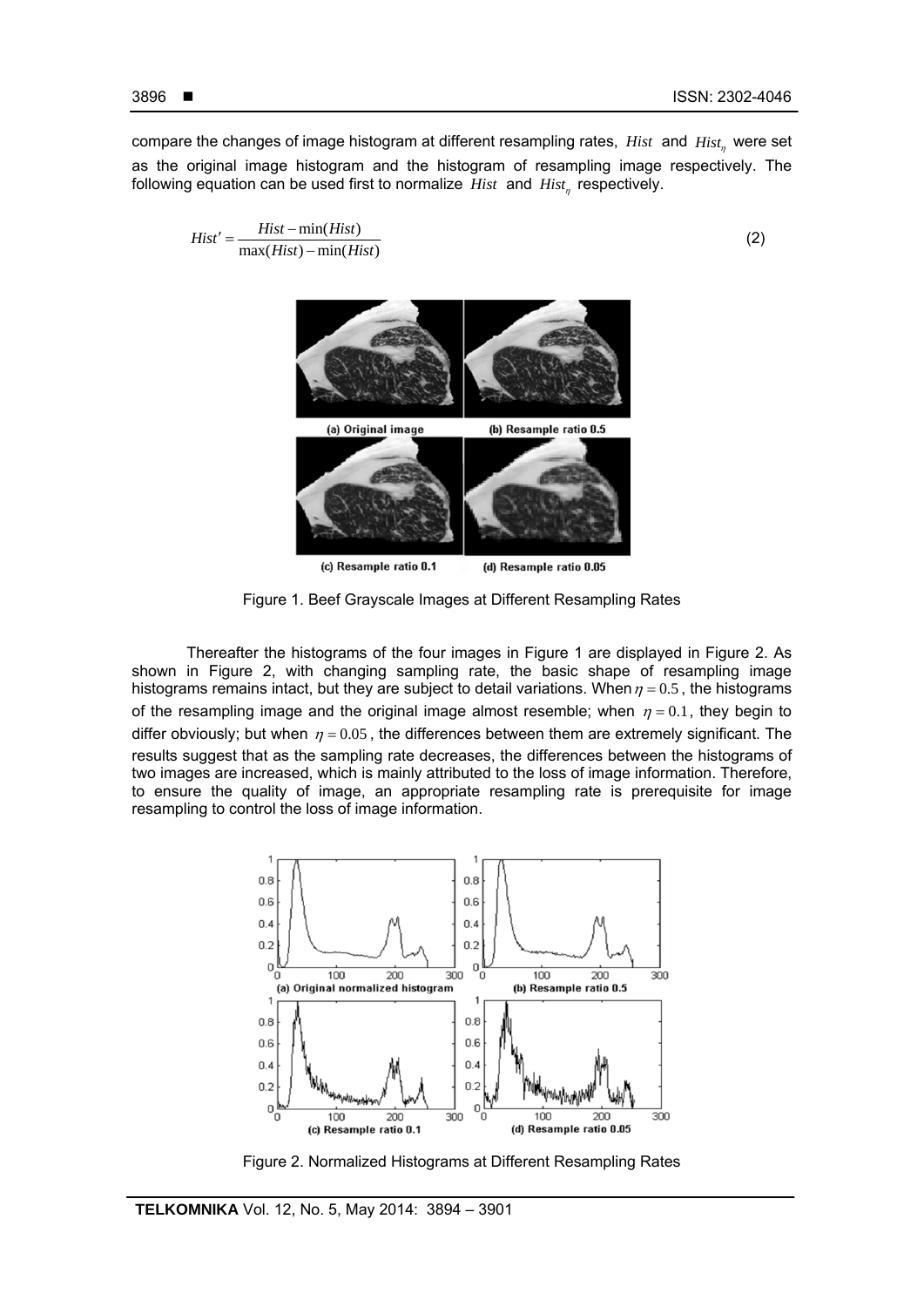## **2.3. Image Information Entropy Calculation**

The amount of image information is generally expressed by information entropy, of which Shannon entropy is used most commonly. Its basic form is:

$$
H = -\sum_{i=1}^{m} P(\omega_i | x) \log P(\omega_i | x)
$$
\n(3)

Where  $^{\text{m}}$  is number of categories, x is the element, and  $\omega$  is the *i* category. For an image with the size of  $M \times N$ , its information entropy is defined as:

$$
H = -\sum_{k=1}^{T} P_k \log P_k,
$$
  
\n
$$
P_k = \frac{1}{MN} \sum_{i=0}^{M-1} \sum_{j=0}^{N-1} \delta_{ij} (k),
$$
  
\n
$$
\delta_{ij} (k) = \begin{cases} 1, I (i, j) = k \\ 0, else \end{cases}
$$
, (4)

Where  $T = 255$  is the grayscale level, and  $P_k$  meets the following conditions:

$$
\sum_{k=0}^{T} P_k = 1 \tag{5}
$$

The information entropy of the original image is set as  $H<sub>1</sub>$ , and the information entropy of image with the sampling rate of  $\eta$  is set as  $H_n$ . Its relative loss of information is defined as:

$$
\sigma_{1-\eta} = \left| \frac{H_1 - H_2}{H_1} \right| \tag{6}
$$

#### **2.4. Determination of Resampling Rate**

The resampling rate that met the information loss interval of  $[\sigma_{min}, \sigma_{max}]$  was searched within the range of the resampling rate of  $(0,1)$ .

According to the relationship between image  $\eta$  and  $\sigma_{1-n}$ , it is supposed that the resampling rate of the last step is  $\eta_0$  for the current search of the step size and resampling rate to be  $h$  and  $\eta$  respectively, the following equations are derived:

$$
\sigma_{1-\eta} < \sigma_{\min}, \quad h = \eta_0 k, \eta = \eta_0 - h \tag{7}
$$

$$
\sigma_{1-\eta} > \sigma_{\text{max}} , \quad h = \eta_0 \left( 1 - k/2 \right), \eta = \eta_0 + h \tag{8}
$$

Where *k* is the parameter characterizing the change rate of search, which is the binary search method in case of  $k = 0.5$ . After the appropriate sampling rate meeting the relative information entropy constraint  $[\sigma_{\min}, \sigma_{\max}]$  was found, sampling image was utilized for segmentation threshold calculation that was applied thereafter.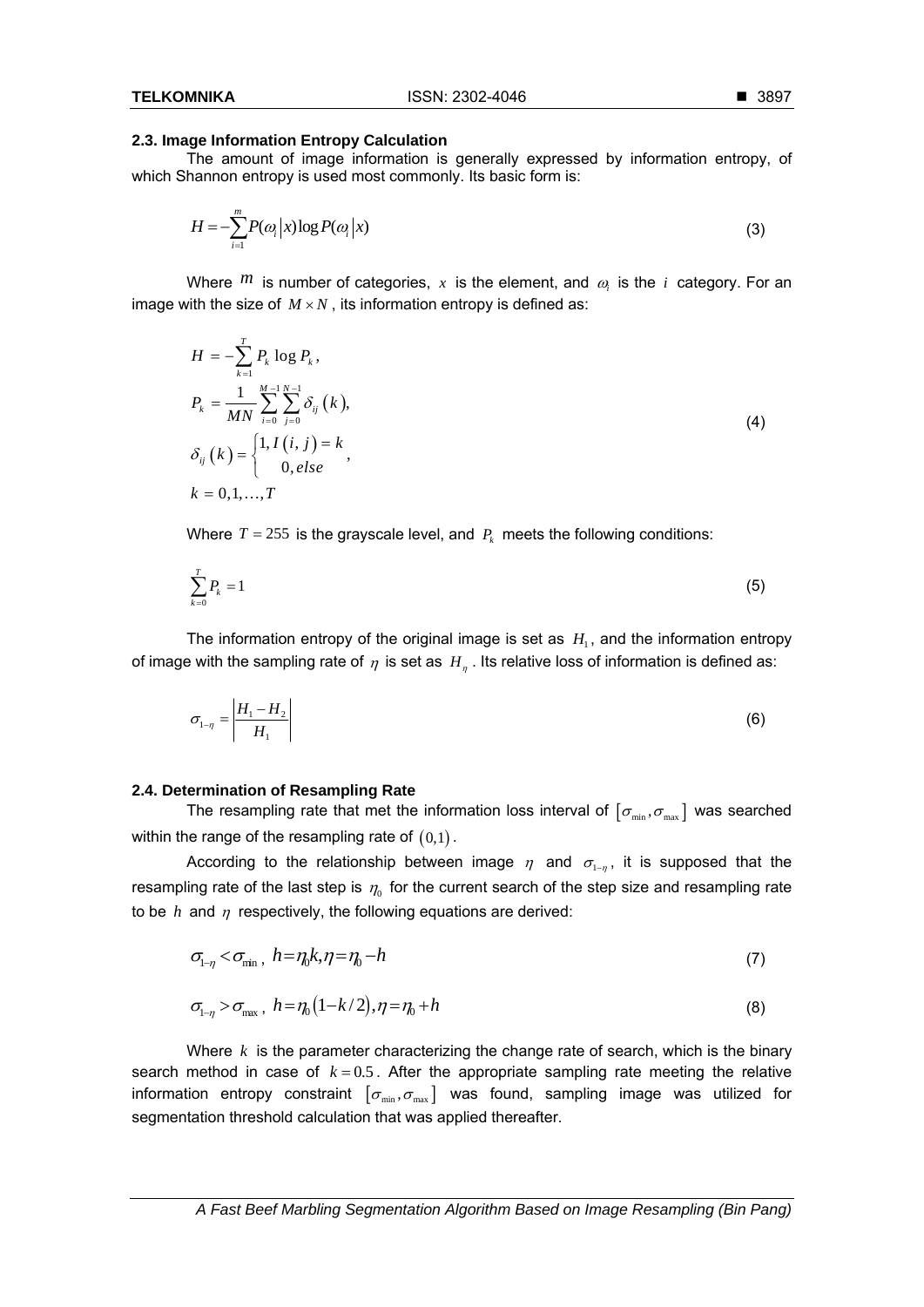#### 3898 **■**

İ

# **2.5. Proposed Image Segmentation Algorithm**

The steps of threshold segmentation algorithm based on the criteria of information entropy are as follows:

Step 1: Give the initial step size in the search of  $h$ , the initial  $k$  value and the initial sampling rate  $\eta_0 = 1$ . Assign  $\eta = \eta_0 - h$ , set the sampling state to calculate the information entropy  $H<sub>1</sub>$  of the original beef grayscale image.

Step 2: Use  $\eta$  to sample the original beef grayscale image, calculate the information entropy  $H_n$  of sampling image, and calculate the relative loss of information  $\sigma_{1-n}$  according to Equation (4), (5) and (6).

Step 3: If  $\sigma_{1-n} < \sigma_{min}$ , make  $\eta_0 = \eta$ , calculate the resampling rate of the next step using Equation (7), and follow Step 2.

Step 4 If  $\sigma_{1-n} > \sigma_{\text{max}}$ , make  $\eta = \eta_0$ , calculate the resampling rate of the next step using Equation (8), and follow Step 2.

Step 5: When  $\sigma_{1-n} \in [\sigma_{min}, \sigma_{max}]$ , end this search, and return the resampling rate  $\eta$ .

Step 6: Take the sampling image with the resampling rate of  $\eta$  as the input dataset, and use the FCM algorithm to calculate the beef image segmentation threshold whose cluster number is 2.

Step 7: Use the segmentation threshold obtained in Step 6 for threshold segmentation on the original beef grayscale image, and acquire the beef fat and muscle regions.

#### **2.6. Marbling Segmentation**

The steps of beef marbling segmentation are as follows [13]: First, logical XOR algorithm was conducted on the target region (Figure 3(a)) and the fat region (Figure 3(b)) derived from Section 2.1 and 2.4 respectively, and the results are displayed in Figure 3(c). After the omnidirectional corrosion of Figure 3(c), small areas were removed once again, and then the image was expanded omnidirectionally to obtain a complete muscle region, as shown in Figure 3(d). As the structure of rib-eye section image of beef carcass is available, and the longissimus dorsi was the largest muscle connected region in the image, Figure 3(d) was subjected to cavity filling, and the largest connected region was reserved to obtain the mask of longissimus dorsi region, as shown in Figure 3(e). Figure 3(b) and Figure 3(e) were then subjected to logic "and" operations to acquire the beef marbling region, as shown in Figure 3(f).



Figure 3. Segmentation of Marbling from a Representative Beef Image

# **2.7. Apparatus and Data Processing**

A digital camera, Dimage Z1, Minolta Co. Ltd, was used in image capture. The output images were stored in red-green-blue format. The computer used in this study is a 2.6GHz PC equipped with a 40 GB hard drive and 2.0G DDR2 of RAM.

All image processing algorithms were implemented with Matlab. SPSS 18 was used for data analysis.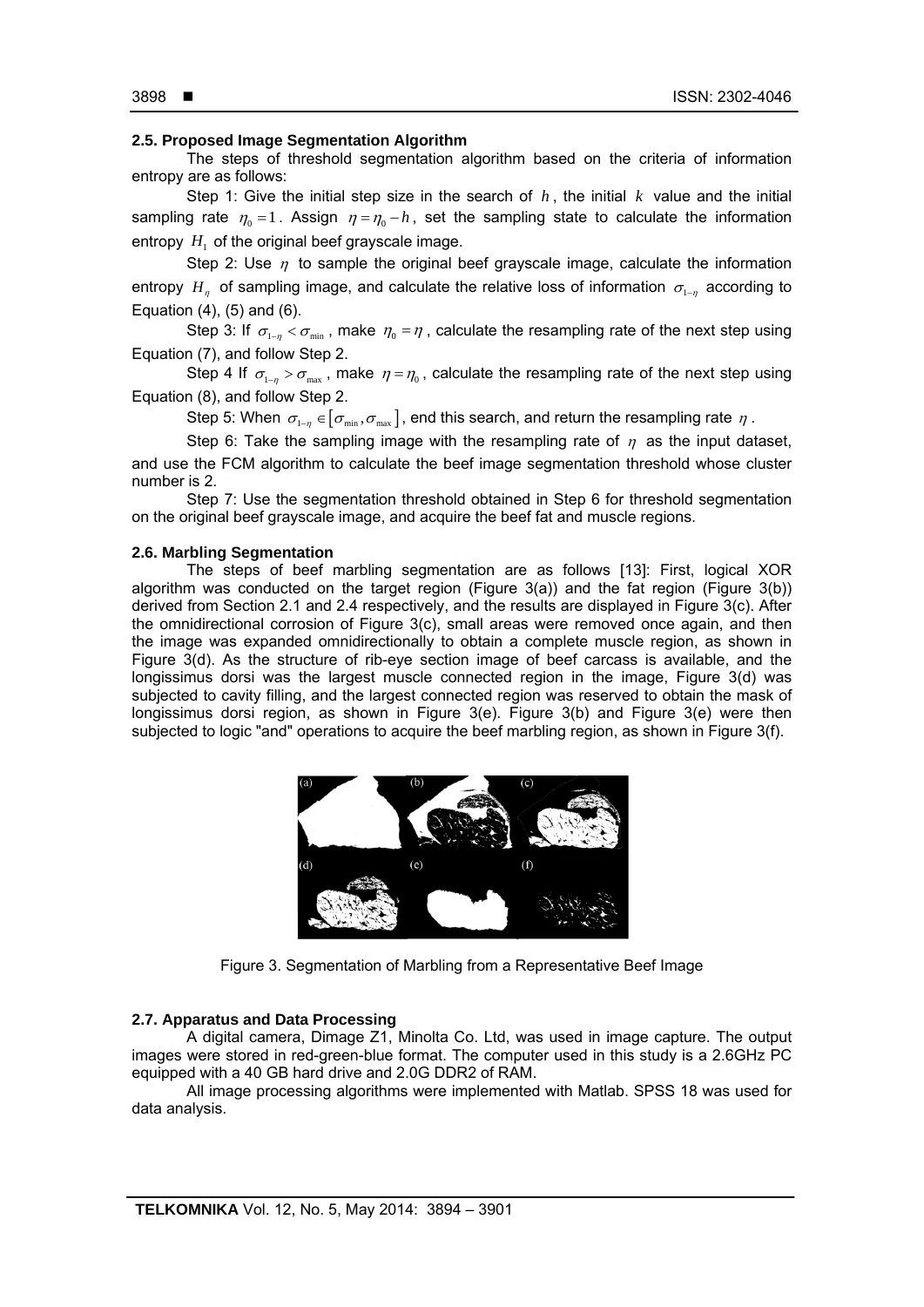#### ■ 3899

# **3. Results and Analysis**

# **3.1. Effects of Resampling Rate on the Relative Loss of Information**

To study the relationship between the relative loss of information and the resampling rate, the rate of relative information loss of the beef images  $(1600 \times 1200)$  pixels) at different resampling rates shown in Figure 1(a) was calculated within the sampling rate range of  $\eta \in (0,1.0]$  according to Equation (6) (Figure 4).



Figure 4. Relative Loss of Information at Different Resampling Rates

As shown in Figure 4, when 0.4 <  $\eta$  ≤1.0,  $\sigma_{1-n}$  is slowly elevated with decreasing  $\eta$ , and the loss of image information was gradually increased. When  $\eta$  =0.4, the corresponding rate of relative information loss is 0.88%. The resampling image retains more than 99% of the original image information, indicating only mild loss and the unobvious affected image quality at the resampling rate of 0.4. The loss of image information  $\sigma_{1-n}$  start to increase rapidly as  $\eta$ decreases within the range of  $0 \le \eta \le 0.4$ . When  $\eta = 0.1$ , the relative loss of information reaches 5.87%, suggesting a relatively large loss of image information. At this time, the histogram of resampling image undergoes significant deformation (Figure 2c), indicating that the quality of resampling image is significantly affected by the resampling rate. Therefore, when resampling image is used for segmentation, the resampling rate should not be lower than 0.4. Otherwise, there will be serious loss of image information, which may severely influence the accuracy of image segmentation.

# **3.2. Effects of Resampling Rate on the Efficiency of Image Segmentation**

To study the efficiency of image segmentation at different resampling rates, the traditional FCM image segmentation algorithm was used for the marbling segmentation of beef images with different  $\eta$  values to record the consuming time of computer in segmentation processing as an indicator to evaluate the segmentation efficiency. The changes of time consumption of computer for segmentation on beef images in Figure 1a at different resampling rates are shown in Figure 5.

As presented in Figure 5, the FCM algorithm spends nearly 8 s on the marbling segmentation of the original image, but with reducing resampling rate, the time consumption of computer is rapidly lowered. When  $\eta = 0.4$ , the time consumption drops to 1.242 s, only onesixth of that when  $\eta = 1.0$ . Resampling rate remarkably affects the efficiency of beef image segmentation, and reducing the resampling rate can significantly augment the operational efficiency of beef image segmentation.

In addition, the segmentation thresholds given by the FCM algorithm at different resampling rates were compared, and when  $\eta \ge 0.4$ , the segmentation thresholds of the resampling and original images are identical at 103. The results infer that when  $\eta \geq 0.4$ , the segmentation effects regarding the original and resampling images should be similar on the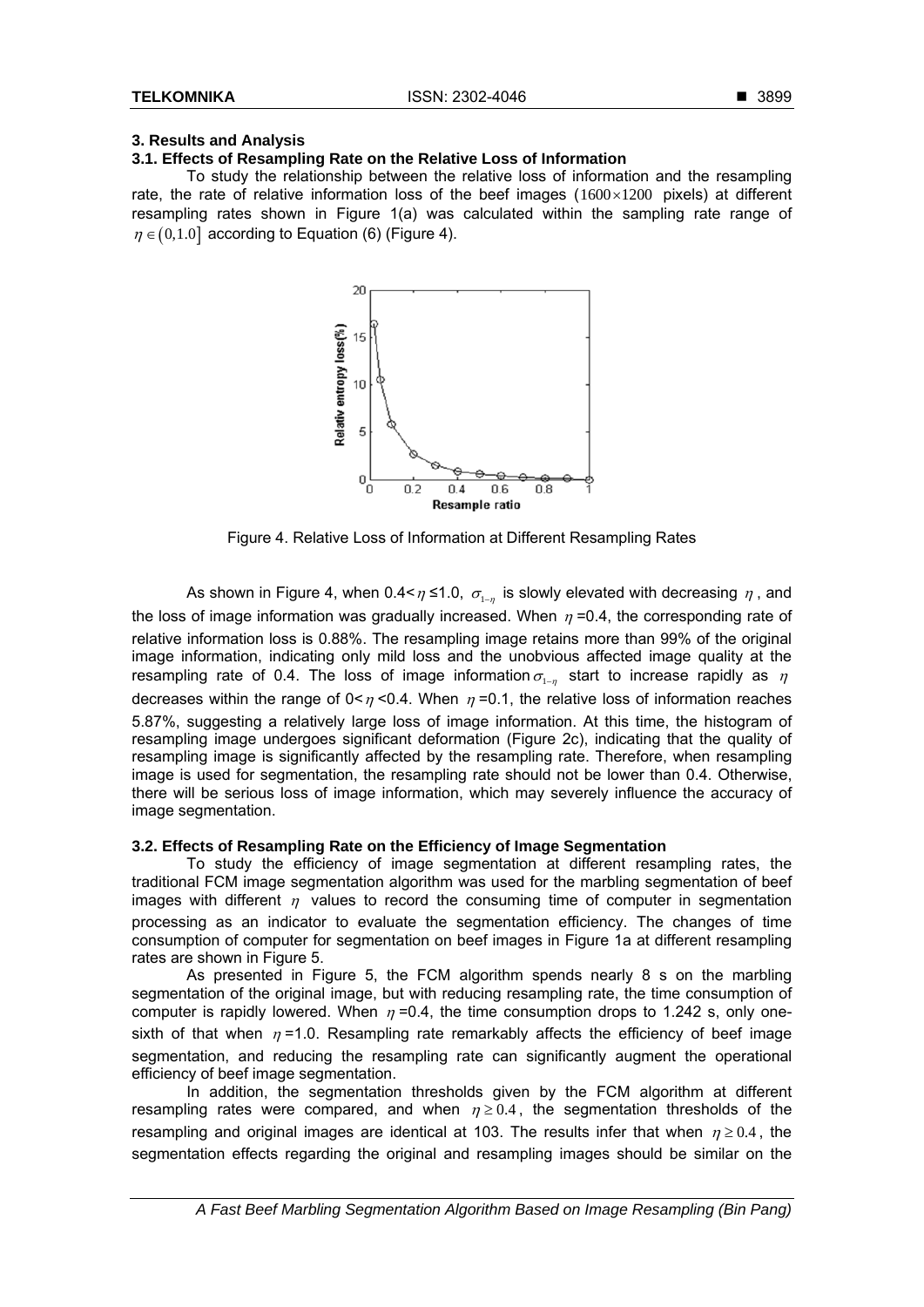İ

basis of the traditional FCM algorithm segmentation. When  $0.05 < \eta < 0.4$ , the segmentation thresholds are slightly different, while when  $\eta \le 0.05$ , the segmentation thresholds differ distinctly. The results imply that the effect of resampling image segmentation may be significantly different from that of original one.



Figure 5. Image Segmentation Time at Different Resampling Rates

#### **3.3. Beef Marbling Image Segmentation in Case of Entropy Constraint**

The above experiments show that resampling rate exerts a significant impact on the beef image information loss and segmentation efficiency. A lower resampling rate boosts the segmentation efficiency at the cost of aggravated loss of image information. Therefore, it is imperative to find out a suitable resampling rate that not only controls the loss of image information within an acceptable range to ensure the quality of image segmentation, but also reduced the time consumption of computer, thereby improving the efficiency of image segmentation. As is shown above, when  $\eta \geq 0.4$ , the loss of resampling image information was less than 1% without significantly jeopardized image quality, while the computer for segmentation operation took only 1.242 s, indicating a significantly improved segmentation efficiency. Therefore, if the loss of relative information entropy is constrained within 1% to select the resampling rate between 0.4-1.0, it is possible to reduce the computer time consumption and to maintain the quality of image segmentation. Thus, under the constraints of relative information entropy loss of  $\sigma \in [0.005, 0.01]$ , the 126 beef images acquired were segmented using the methods described in sections 2.4 and 2.5, which were compared with the traditional beef marbling segmentation method of FCM [7]. The results are summarized in Table 1.

|                    |  | Table 1. Comparison of Calculation Efficiency between Traditional FCM Algorithm and |  |  |  |                                                                                                                                  |  |  |  |  |
|--------------------|--|-------------------------------------------------------------------------------------|--|--|--|----------------------------------------------------------------------------------------------------------------------------------|--|--|--|--|
| Proposed Algorithm |  |                                                                                     |  |  |  |                                                                                                                                  |  |  |  |  |
|                    |  |                                                                                     |  |  |  | $M_{\rm{eff}}$ and $M_{\rm{eff}}$ are $M_{\rm{eff}}$ and $M_{\rm{eff}}$ and $M_{\rm{eff}}$ and $M_{\rm{eff}}$ are $M_{\rm{eff}}$ |  |  |  |  |

| Maximum | Minimum | Mean | Standard derivation |  |  |  |  |  |  |  |
|---------|---------|------|---------------------|--|--|--|--|--|--|--|
| 8974    | 7855    | 8532 | 345                 |  |  |  |  |  |  |  |
| 722.    | 473     | 570  |                     |  |  |  |  |  |  |  |
|         |         |      |                     |  |  |  |  |  |  |  |

Table 1 shows that this algorithm herein spent 0.57 s on average on beef marbling image segmentation constrained by the loss rates of relative information entropy ranging between 0.5-1.0% (only 6.43% of that of the traditional FCM cluster segmentation algorithm), which significantly raises the efficiency of segmentation and ensures the image quality as well.

## **4. Conclusion**

Resampling rate exerts a significant influence on the information loss and segmentation efficiency of beef image. The image segmentation efficiency was significantly boosted as the resampling rate decreased, and the relative loss of information only subtly increased when the resampling rate dropped from 1.0 to 0.4, but it thereafter rapidly increased with further reduction